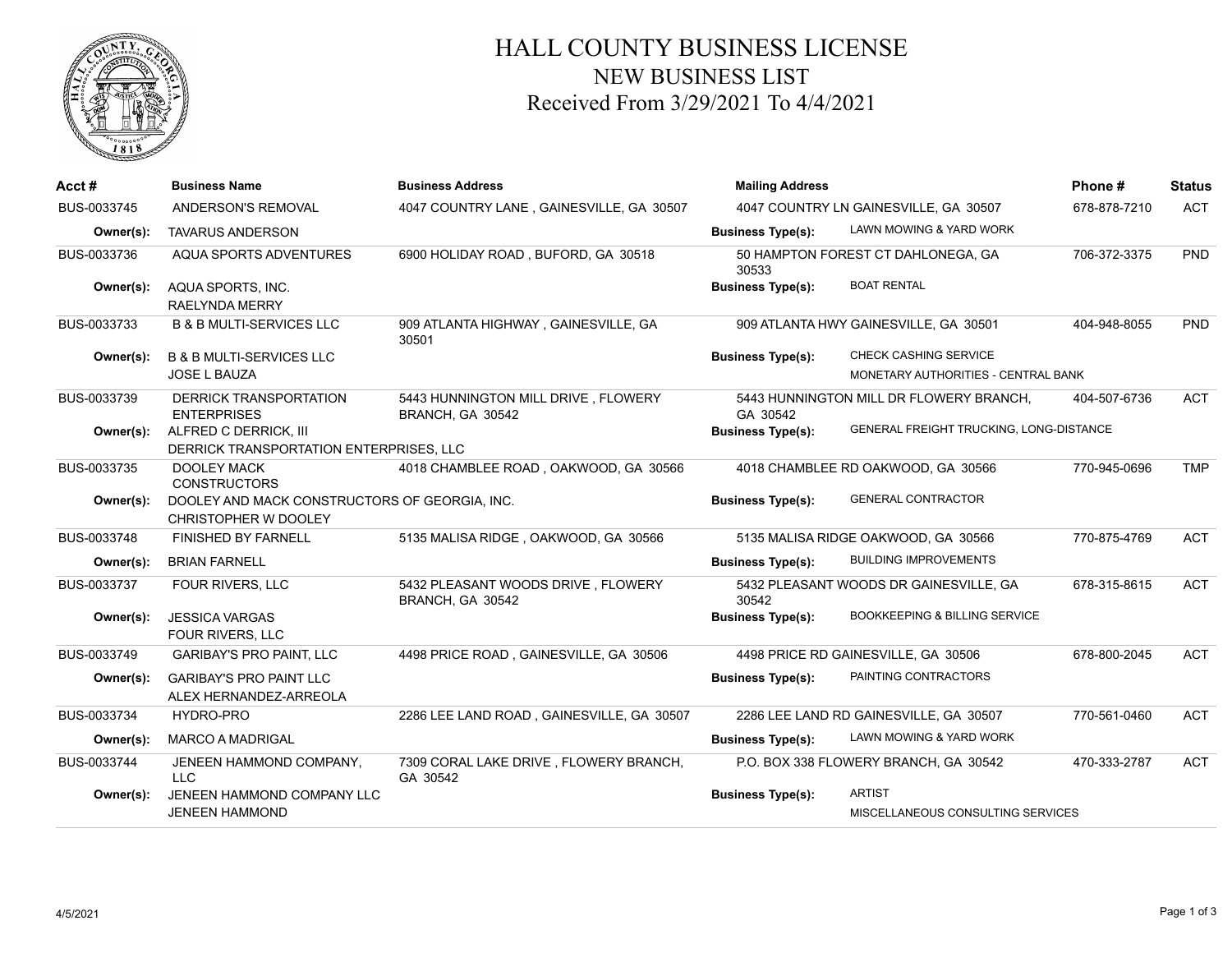

## HALL COUNTY BUSINESS LICENSE NEW BUSINESS LIST Received From 3/29/2021 To 4/4/2021

| Acct#       | <b>Business Name</b>                                        | <b>Business Address</b>                             | <b>Mailing Address</b>                           |                                            | Phone#       | <b>Status</b> |
|-------------|-------------------------------------------------------------|-----------------------------------------------------|--------------------------------------------------|--------------------------------------------|--------------|---------------|
| BUS-0033740 | LANDSCAPE WORKSHOP, LLC                                     | 470 THUNDER ROAD, BUFORD, GA 30518                  | 550 MONTGOMERY HWY STE 200 VESTAVIA, AL<br>35216 |                                            | 205-547-3945 | <b>ACT</b>    |
| Owner(s):   | LANDSCAPE WORKSHOP LLC<br>SHANNAN ADKINS (CONTROLLER)       |                                                     | <b>Business Type(s):</b>                         | LANDSCAPING SERVICES                       |              |               |
| BUS-0033731 | <b>LARRY'S HANDYMAN SERVICES</b>                            | 2305 MOUNTAIN CREST PLACE, GAINESVILLE,<br>GA 30501 | 30501                                            | 2305 MOUNTAIN CREST PLACE GAINESVILLE, GA  | 678-451-8365 | <b>ACT</b>    |
| Owner(s):   | <b>LARRY J MUTCH</b>                                        |                                                     | <b>Business Type(s):</b>                         | <b>BUILDING IMPROVEMENTS</b>               |              |               |
| BUS-0033730 | MADE YOU LOOK LANDSCAPING<br>LLC                            | 5835 CHIMNEY SPRINGS ROAD, BUFORD, GA<br>30518      |                                                  | 5835 CHIMNEY SPRINGS RD BUFORD, GA 30518   | 678-999-6533 | <b>ACT</b>    |
| Owner(s):   | <b>BILLY WADSWORTH III</b><br>MADE YOU LOOK LANDSCAPING LLC |                                                     | <b>Business Type(s):</b>                         | LAWN MOWING & YARD WORK                    |              |               |
| BUS-0033747 | OPTIMUM MECHANICAL, LLC                                     | 5358 BOGUS ROAD, GAINESVILLE, GA 30506              |                                                  | P.O. BOX 3238 GAINESVILLE, GA 30503        | 770-519-6786 | <b>ACT</b>    |
| Owner(s):   | <b>JON CANADA</b><br>OPTIMUM MECHANICAL, LLC                |                                                     | <b>Business Type(s):</b>                         | <b>HVAC CONTRACTOR</b>                     |              |               |
| BUS-0033741 | PREMIER AUTO WIRE                                           | 3514 THOMPSON BEND, GAINESVILLE, GA<br>30506        |                                                  | 3514 THOMPSON BEND GAINESVILLE, GA 30506   | 678-936-6696 | <b>ACT</b>    |
| Owner(s):   | <b>DAVID SMETTS</b>                                         |                                                     | <b>Business Type(s):</b>                         | MOBILE VEHICLE REPAIRS                     |              |               |
| BUS-0033732 | ROJO'S LOGISTICS LLC                                        | 3306 DAVIS BRIDGE ROAD, GAINESVILLE, GA<br>30506    |                                                  | 3306 DAVIS BRIDGE RD GAINESVILLE, GA 30506 | 404-290-8597 | <b>ACT</b>    |
| Owner(s):   | TRACY O ROWE<br><b>ROJO'S LOGISTICS LLC</b>                 |                                                     | <b>Business Type(s):</b>                         | GENERAL FREIGHT TRUCKING, LONG-DISTANCE    |              |               |
| BUS-0033746 | SWARTZ BUILDING SOLUTIONS,<br><b>INC</b>                    | 3600 BRENTWOOD DR, GASTONIA, NC 28056               | 3600 BRENTWOOD DR GASTONIA, NC 28056             |                                            | 704-685-0810 | <b>ACT</b>    |
| Owner(s):   | RANDALL F SWARTZ, SR<br>SWARTZ BUILDING SOLUTIONS, INC      |                                                     | <b>Business Type(s):</b>                         | <b>GENERAL CONTRACTOR</b>                  |              |               |
| BUS-0033729 | THE HAPPY PIÑATA                                            | 4434 CORNELIA HIGHWAY 3, LULA, GA 30554             |                                                  | 129 PERRY MANOR BALDWIN, GA 30511          | 678-332-0818 | ACT           |
| Owner(s):   | <b>MARTHA P SALGADO</b>                                     |                                                     | <b>Business Type(s):</b>                         | MISCELLANEOUS RETAIL SALES                 |              |               |
| BUS-0033738 | TILSE CONSTRUCTION LLC                                      | 6229 LAKESHORE DRIVE, GAINESVILLE, GA<br>30506      | 30506                                            | 6229 LAKESHORE DRIVE GAINESVILLE, GA       | 404-493-6562 | <b>ACT</b>    |
| Owner(s):   | <b>CHARLES TILSE</b><br>TILSE CONSTRUCTION, LLC             |                                                     | <b>Business Type(s):</b>                         | RESIDENTIAL BASIC CONTRACTOR               |              |               |
| BUS-0033742 | TOP-END MOTOR CLUB, INC                                     | 5489 TECHNOLOGY PARKWAY, BRASELTON, GA<br>30517     |                                                  | 2699 BUFORD HWY BUFORD, GA 30518           | 770-945-1747 | ACT           |
| Owner(s):   | TOP END MOTOR CLUB INC.<br><b>KEITH E PUGH</b>              |                                                     | <b>Business Type(s):</b>                         | MISCELLANEOUS PERSONAL SERVICES            |              |               |